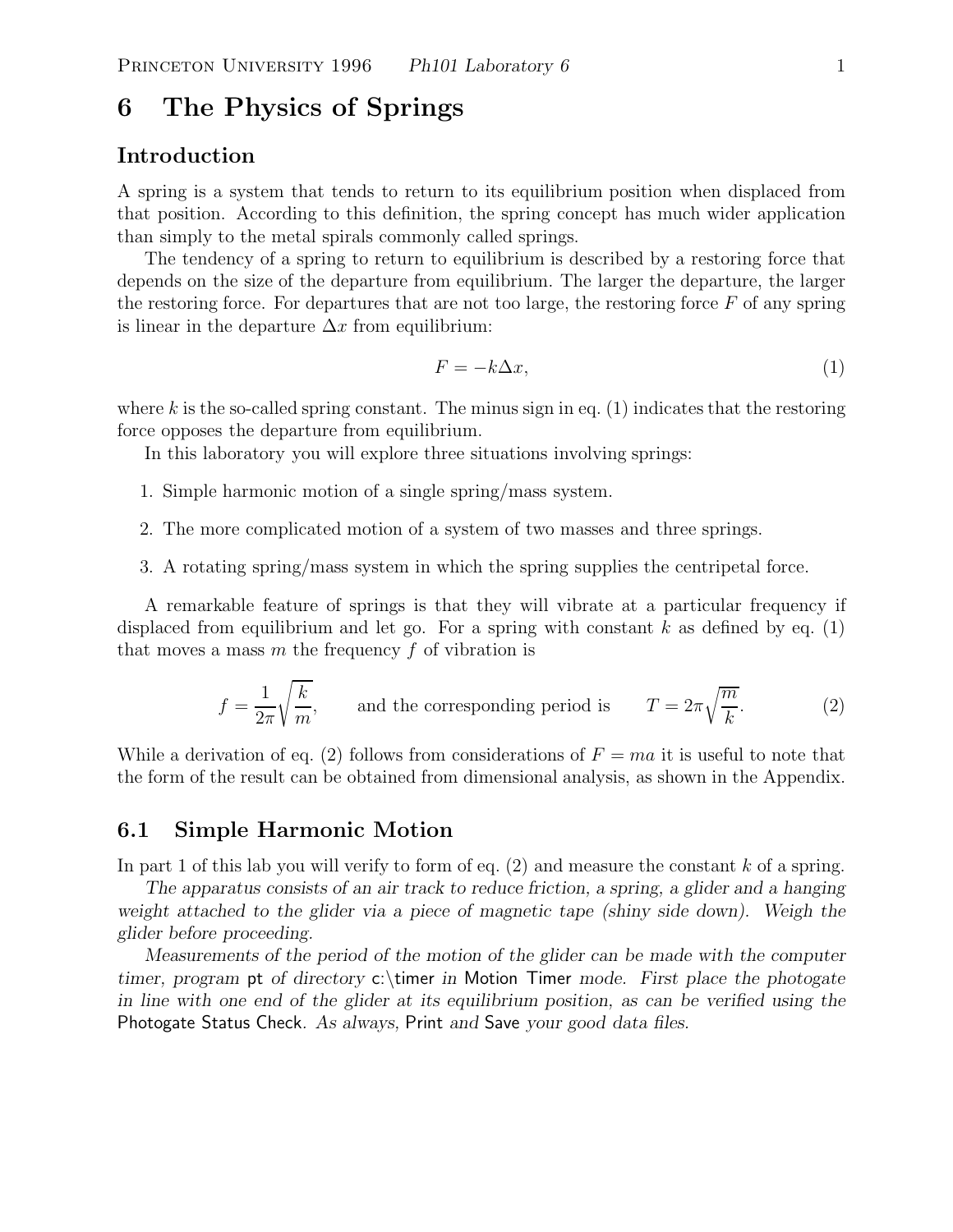#### **6.1.1 Independence of Period and Amplitude**

The period  $T$  of springy motion is claimed to be independent of the amplitude (so long as the amplitude is small enough that the force is linear in the displacement). Verify this by recording the period for displacements of 2, 4 and 6 cm of the glider from equilibrium.

*Use the 100-g hanger with no additional weights for this.*

#### **6.1.2 Dependence of the Period on Mass**

Measure the period of the glider when additional weights of 10, 20, 30 and 40 g are added to the hanger. Use a standard displacement of 4 cm for this part.

*Also, record the equilibrium position for each weight (including no extra weight). Use* Polynomial Regression *of* Order: 1 *of* StatMost *to plot a graph of the weight (not mass) on the vertical axis vs. the displacement on the horizontal axis for the 5 weights (including 0 g extra). The fitted slope of the graph is the spring constant* k*.*

*If the graph is not a straight line it is possible the weights are too large for the spring. If so the measurements should be repeated with a smaller set of weights.*

Analyze your data as follows to study the dependence of the period on mass. For the case with no extra weight, the mass of the system is

$$
m_0 = m_{glider} + m_{hanger},\tag{3}
$$

and the corresponding period should be

$$
T_0 = 2\pi \sqrt{\frac{m_0}{k}}.\tag{4}
$$

How well does your measurement of  $T_0$  agree with eq. (4) using your measured values of the masses and the value of k deduced above?

When the additional weights  $\Delta m$  were added to the hanger the period increased only slightly, because  $\Delta m/m_0$  is small. Equation (2) predicts

$$
T = 2\pi \sqrt{\frac{m_0 + \Delta m}{k}} = 2\pi \sqrt{\frac{m_0}{k}} \sqrt{1 + \frac{\Delta m}{m_0}} \approx T_0 \left( 1 + \frac{1}{2} \frac{\Delta m}{m_0} \right),\tag{5}
$$

using the Taylor series expansion for  $\sqrt{1+\Delta m/m_0}$ .

*Use* StatMost *to plot a graph of*  $T/T_0$  *on the vertical axis vs.*  $\Delta m/m_0$  *on the horizontal axis, and to determine the slope of a straight-line fit to your data. Be sure to include the data point at*  $(0,1)$  *in the fit.* How well does you result agree with the prediction of eq.  $(5)$ that the slope be 0.5? The significance of your measured slope is that the period varies with the mass according to

$$
T \propto m^{\text{slope}}.\tag{6}
$$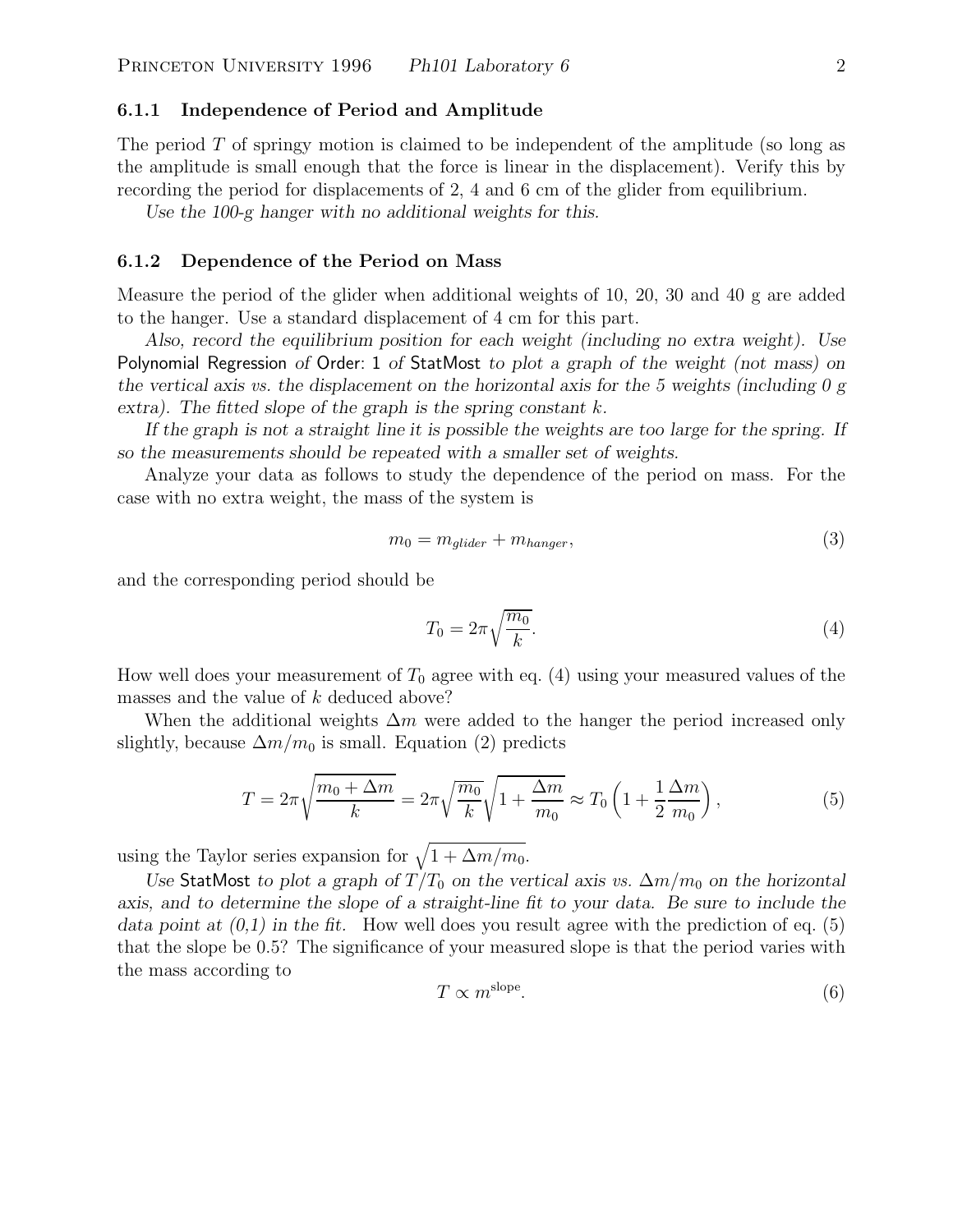## **6.2 A System with 2 Masses and 3 Springs**

[Analyze part 1 before proceeding to part 2.]

Reconfigure the apparatus of part 1 by removing the tape and hanging weights and adding a second glider and two more springs, as sketched in Fig. 1. The three springs should be identical, and the two gliders should have the same mass.



Figure 1: The apparatus for the study of coupled oscillations.

After the gliders come to rest at their equilibrium positions displace one while holding the other fixed. Then let both gliders go. The resulting motion is somewhat complicated! The displaced glider has the largest oscillation at first, but soon the second glider seems to take over the motion, then the first glider again, and so on. Furthermore, there does not appear to be a unique frequency to the oscillations.

#### **6.2.1 Normal Modes**

The motion of systems with multiple springs is clearly much more complex than that of a single spring. In this part you will not analyze the full complexity, but rather study those special cases, called normal modes, that always exist for multiple spring systems. A normal mode is an oscillation in which all movement takes place at a single frequency. The general motion of a multiple spring system can be thought of as a combination of normal modes, as will be explored in part  $6.2.2$ .

The present apparatus includes 3 springs and 2 gliders. If you focus your attention on the gliders, there are only 2 things to watch. This implies that the system has exactly 2 normal modes.

One normal mode occurs when the gliders move always keeping the same distance between them. *Displace both gliders by 4 cm to the right of their equilibrium positions and let them go. The middle spring should keep a constant length and both gliders should oscillate with a common frequency. Measure the period of this oscillation using* Motion Timer *with the photogate aligned on the equilibrium position of one of the gliders.*

The other normal mode occurs when the gliders move in opposite directions with equal amplitudes. *Displace one glider 4 cm to the left of its equilibrium position and the other by 4 cm to the right of its equilibrium position and then let them go. Measure the period of oscillation of one of the gliders. The period of the second normal mode should be shorter than that of the first.*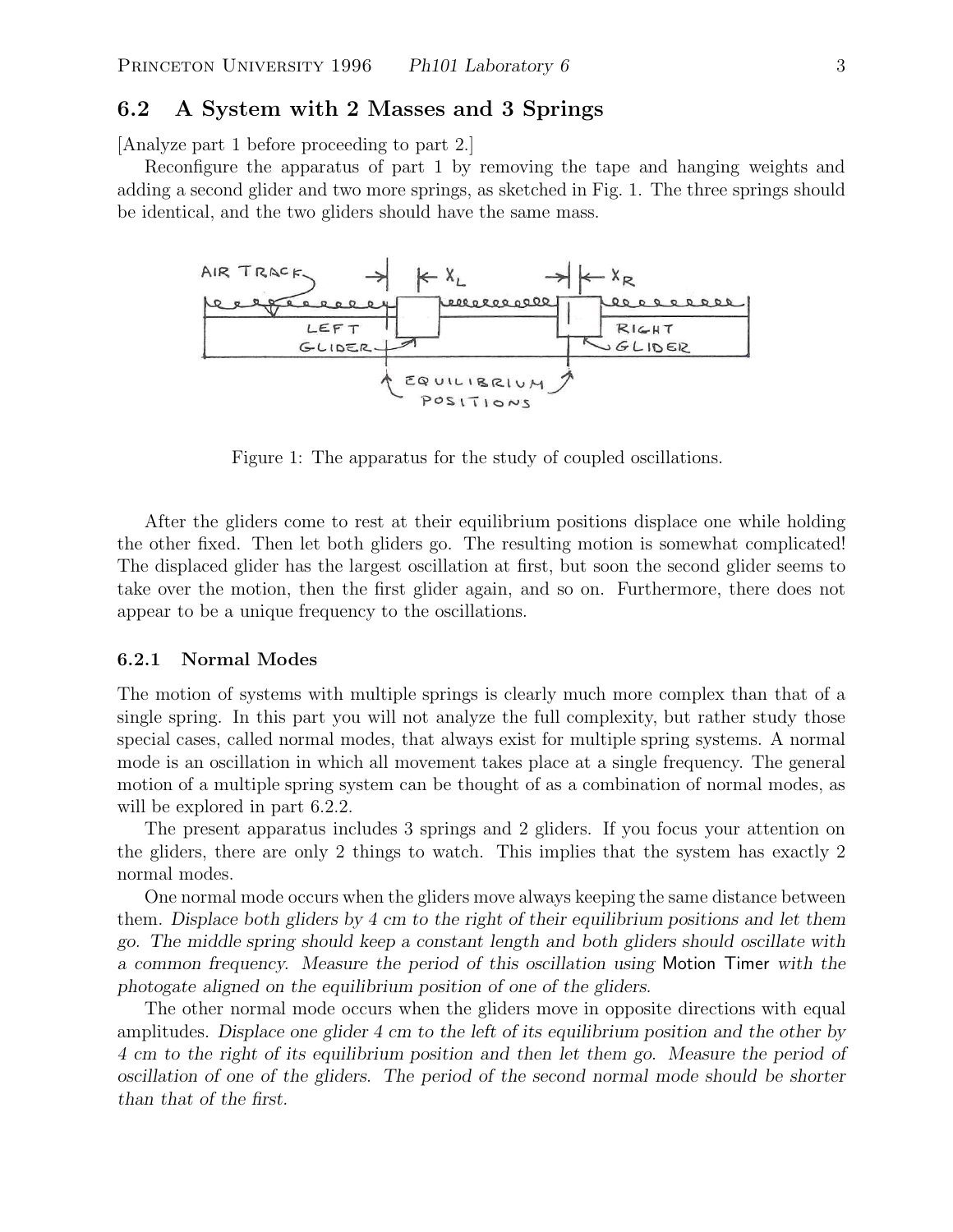Compare you measured periods with those deduced from the following analysis. During the first normal mode the force never changes in the middle spring. The changing force on, say, the left glider is only due to the change in length of the leftmost spring. If k is the spring constant of the 3 springs, then the force on the left glider is just

$$
F_L = -k\Delta x_L,\tag{7}
$$

where  $\Delta x_L$  is the displacement of the left glider. Hence if m is the mass of the glider we expect

$$
T_1 = 2\pi \sqrt{\frac{m}{k}}\tag{8}
$$

as the period of the first normal mode. Does your measurement agree with this equation, using the spring constant  $k$  measured in part 1?

During the second normal mode the left glider experiences changing forces from both the left and middle springs. After a displacement  $\Delta x_L$  the leftmost spring exerts force  $-k\Delta x_L$ on the left glider. Meanwhile the middle spring exerts force  $-k(2\Delta x_L)$  on the left glider since the middle spring is compressed (stretched) twice as much as the leftmost spring is stretched (compressed). Note that the direction of the force on the leftmost glider is the same for both springs. Hence we can write

$$
F_L = -3k\Delta x_L,\tag{9}
$$

and so we predict

$$
T_2 = 2\pi \sqrt{\frac{m}{3k}} = \frac{T_1}{\sqrt{3}}
$$
\n(10)

for the period of the second normal mode. How well do these predictions agree with your measurements?

#### **6.2.2 The Beat Frequency and Transference of Oscillation**

In this part we return to the complex motion observed at the beginning of part 6.2. The claim is that this motion can be thought of as a sum of the two normal modes you have just studied.

We will now label the positions of the left and right glider as  $x_L$  and  $x_R$ , where the values of these coordinates are zero at equilibrium. Then the motion of the first normal mode can be written

$$
x_L = A_1 \cos \frac{2\pi t}{T_1}, \qquad x_R = A_1 \cos \frac{2\pi t}{T_1}, \tag{11}
$$

while that of the second normal mode is

$$
x_L = A_2 \cos \frac{2\pi t}{T_2}, \qquad x_R = -A_2 \cos \frac{2\pi t}{T_2}.
$$
 (12)

The general case is

$$
x_L = A_1 \cos \frac{2\pi t}{T_1} + A_2 \cos \frac{2\pi t}{T_2},
$$
  
\n
$$
x_R = A_1 \cos \frac{2\pi t}{T_1} - A_2 \cos \frac{2\pi t}{T_2}.
$$
\n(13)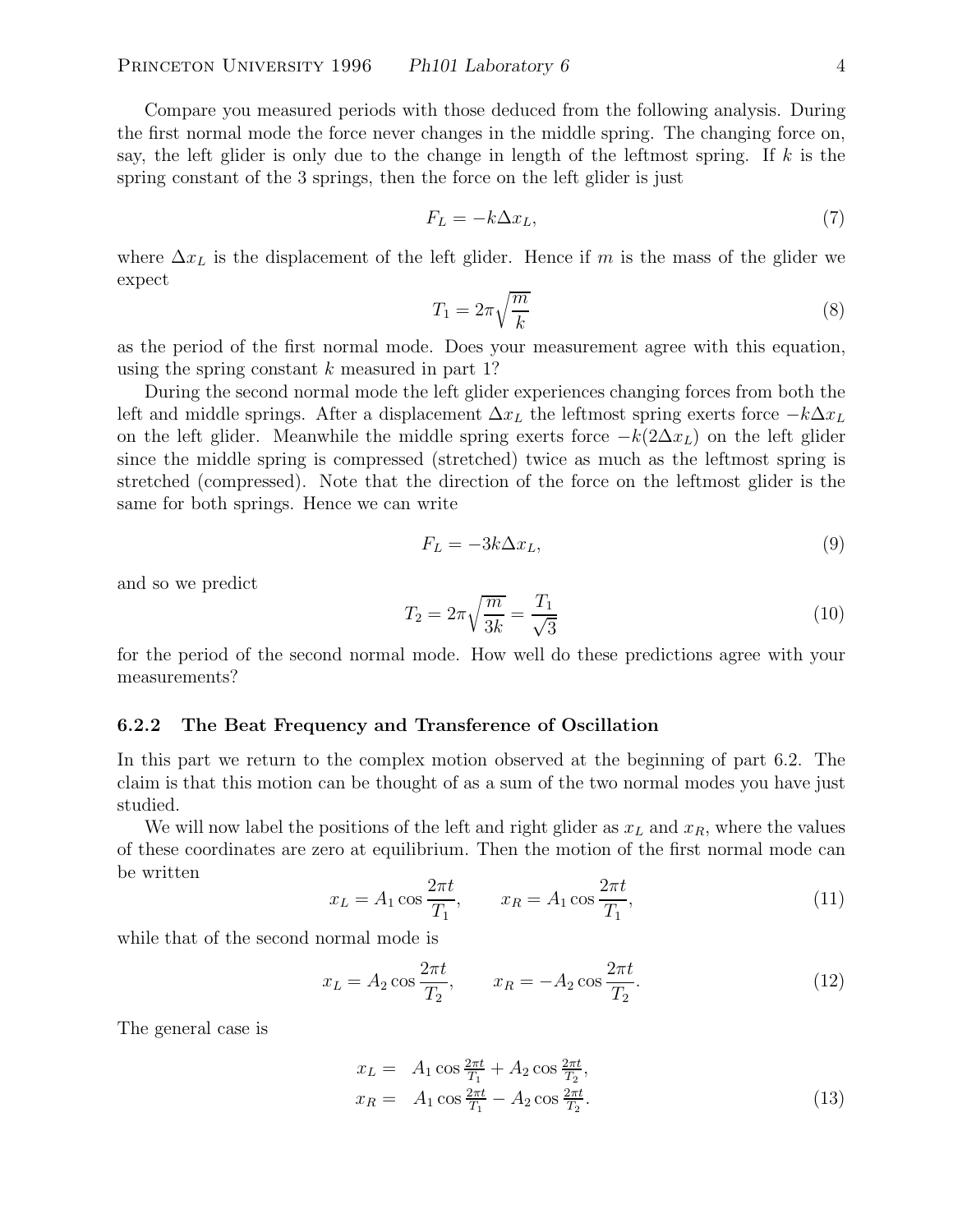Consider again the case that at  $t = 0$  you displace the left glider by amount A, but hold the right glider at rest, and then let both of them go. This case is described by eq. (13) with  $A_1 = A_2 = A/2$ , and hence

$$
x_L = \frac{A}{2} \left( \cos \frac{2\pi t}{T_1} + \cos \frac{2\pi \sqrt{3}t}{T_1} \right),
$$
  
\n
$$
x_R = \frac{A}{2} \left( \cos \frac{2\pi t}{T_1} - \cos \frac{2\pi \sqrt{3}t}{T_1} \right),
$$
\n(14)

recalling that  $T_2 = T_1/\sqrt{3}$ . Using the 'well-known' trig identities for combining cosines we find

$$
x_L = A \cos \frac{\pi(\sqrt{3}+1)t}{T_1} \cos \frac{\pi(\sqrt{3}-1)t}{T_1},
$$
  
\n
$$
x_R = A \sin \frac{\pi(\sqrt{3}+1)t}{T_1} \sin \frac{\pi(\sqrt{3}-1)t}{T_1}.
$$
\n(15)



Figure 2: Graph of the motion of two gliders coupled by three springs for the conditions of eq. (15).

This analysis tells us that the motion involves the combination of two new periods

$$
T_{short} = \frac{2T_1}{\sqrt{3} + 1} = (\sqrt{3} - 1)T_1, \quad \text{and} \quad T_{long} = \frac{2T_1}{\sqrt{3} - 1} = (\sqrt{3} + 1)T_1. \tag{16}
$$

The low frequency corresponding to the long period is called the 'beat frequency'.

A way of thinking about the motion described by eq. (15) is that the gliders oscillate with period  $T_{short}$  subject to a slow change in amplitude with period  $T_{long}$ . First only the left glider has a large amplitude, but after time  $T_{long}/4$  its amplitude in fact becomes very small. Meanwhile, the right glider started with almost no motion, but by time  $T_{long}/4$  its amplitude has become large. This situation keeps reversing every additional time  $T_{long}/4$ , and is called 'transference of oscillation'.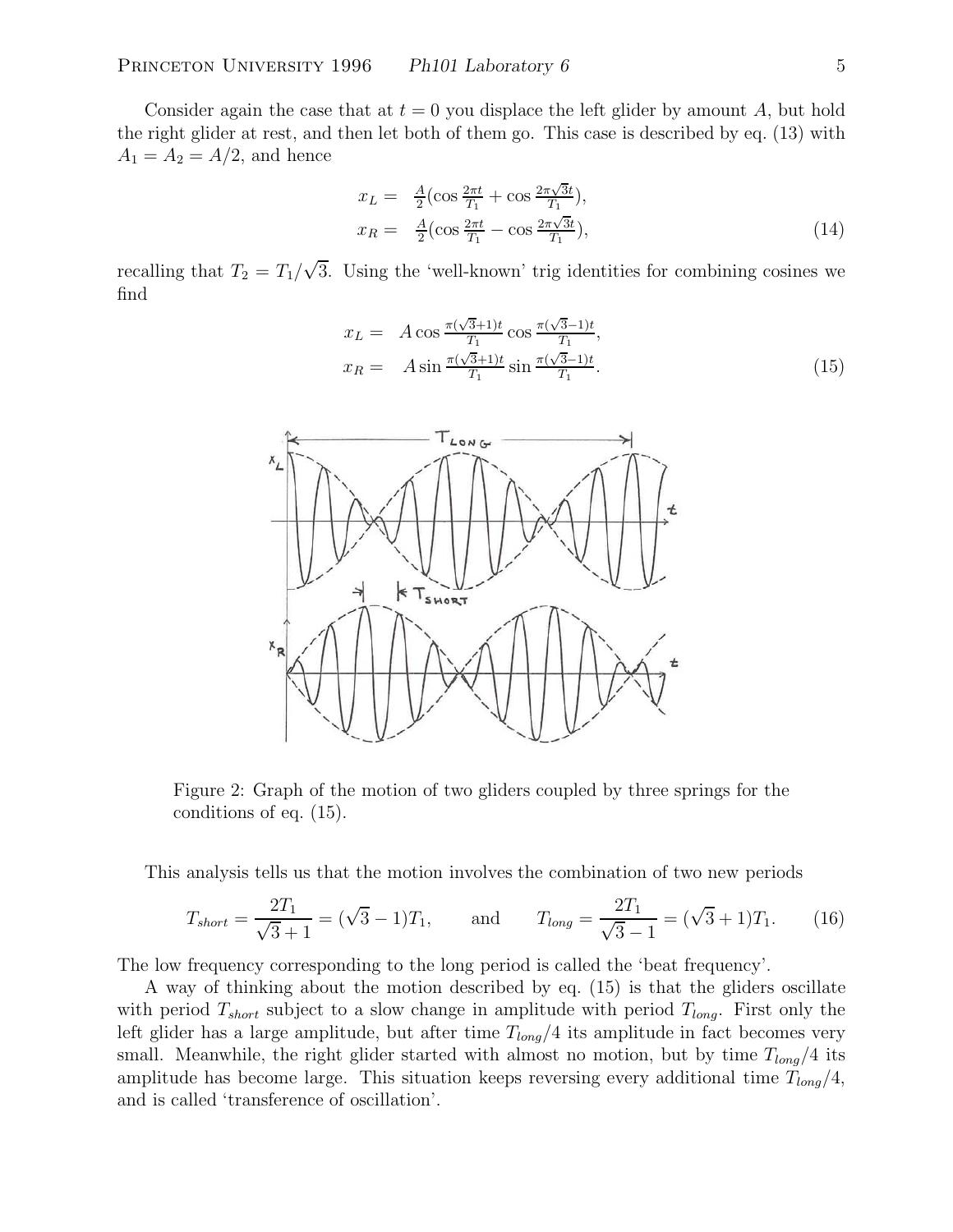*Make measurements of*  $T_{short}$  *and*  $T_{long}$  *by arranging the initial conditions of the gliders as described above. With care you can use the* Motion Timer *to determine*  $T_{short}$ ; *because of* the complexity of the motion only about one recorded interval in 5 will correspond to  $T_{short}$ . *You will need to use a stopwatch (or* Keyboard Timing Modes *of program* pt*) to measure* Tlong*: measure the time interval over which the motion of the left glider becomes very small* and then large again 10 times; this will be  $5T_{long}$ .

How well do your observations agree with the theory sketched above?

## **6.3 Centripetal Force**

In this part you will confirm that circular motion of a mass  $m$  at radius  $r$  and tangential velocity v requires an inward force of

$$
F = \frac{mv^2}{r} = m\omega^2 r,\tag{17}
$$

where  $\omega$  is the angular velocity.



Figure 3: The apparatus to measure centripetal force.

*The apparatus is sketch in Fig. 3. Measure the mass* m *and diameter* d *of a steel ball and attach it to a spring whose other end is fixed on a turntable. Set up a photogate just beyond the edge of the turntable. Use the electric motor to spin the turntable, increasing the control voltage until the spring stretched so the ball extends slightly beyond the edge of the turntable. CAUTION: if the turntable rotates too rapidly the ball will move off the turntable!*

*Use the* One Gate *option of* Gate Timing Modes *of program* pt *to position the photogate so that the ball interrupts the gate for the briefest possible interval. Then switch to* Motion Timer *to measure the period* T *of revolution of the turntable.*

*Turn off the electric motor. Measure the distance* D *from the center of the turntable to the light beam (the* Photogate Status Check *may help here.) Attach a piece of string to the outer edge of the ball, over the pulley, and connect the other end of the string to a hanger. Add weights to the hanger until the outer edge of the ball is again distance* D *from the center of the turntable. Record the mass* M *required for this.*